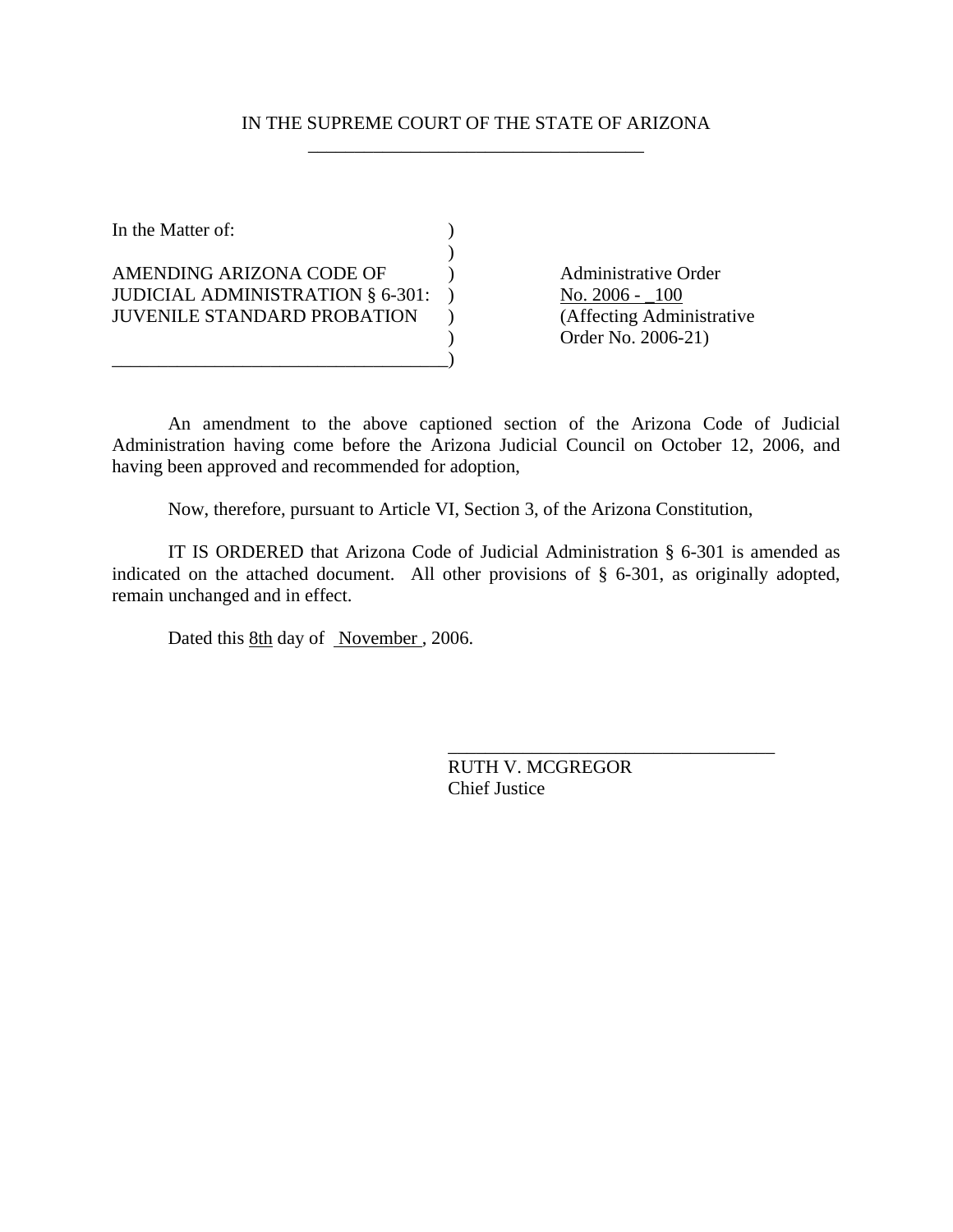# **ARIZONA CODE OF JUDICIAL ADMINISTRATION Part 6: Probation Chapter 3: Juvenile Services Section 6-301: Juvenile Standard Probation**

*[Added test is shown underlined, deleted text by strikethrough.]* 

**A** through **D** [no change]

## **E. Budget Request Preparation.**

- 1. Pursuant to A.R.S. § 12-262 provides, "Tthe presiding judge of the superior juvenile court in each any county desiring wishing to improve, maintain or expand and receive state funding to operate juvenile standard probation shall submit a proposed plan and budget request for the subsequent fiscal year to the AOC. The administrative director shall establish the date for submission, as well as the forms to be used and the corresponding instructions. juvenile probation services… may prepare a plan in accordance with guidelines issued by the supreme court."
- 2. The presiding judge of the juvenile court in any county requesting state funding to operate juvenile standard probation shall submit a proposed plan and budget request for the subsequent fiscal year to the AOC. The administrative director shall establish the date for submission, as well as the forms to be used and the corresponding instructions.
- 2. 3. The administrative director shall review each request, and may modify the request based on appropriate statewide considerations. The AOC shall include the court's request or the modified request in the annual supreme court budget. The administrative director shall allocate to the juvenile court the monies appropriated by the legislature for standard probation based on the proposed plan, availability of funds, caseload population, past year use and program effectiveness.
- 3. 4. If a juvenile court does not agree with the allocations, and requests further review, the chief justice shall make the final determination.
- 4. 5. Each participating juvenile court shall support the budget request with written justification and explanation as required by the administrative director.

## **F. Program Plan and Financial Management.**

1. A.R.S. § 8-203 (B) provides "A juvenile probation officer performing field supervision shall not supervise more than an average of thirty-five juveniles on probation at one time." Each participating juvenile court shall submit an expenditure plan to the administrative director. The participating juvenile court shall outline in the expenditure plan how the requested state funds shall be used in achieving or maintaining the average case supervision requirements–prescribed in A.R.S. § 8-203 (B). The participating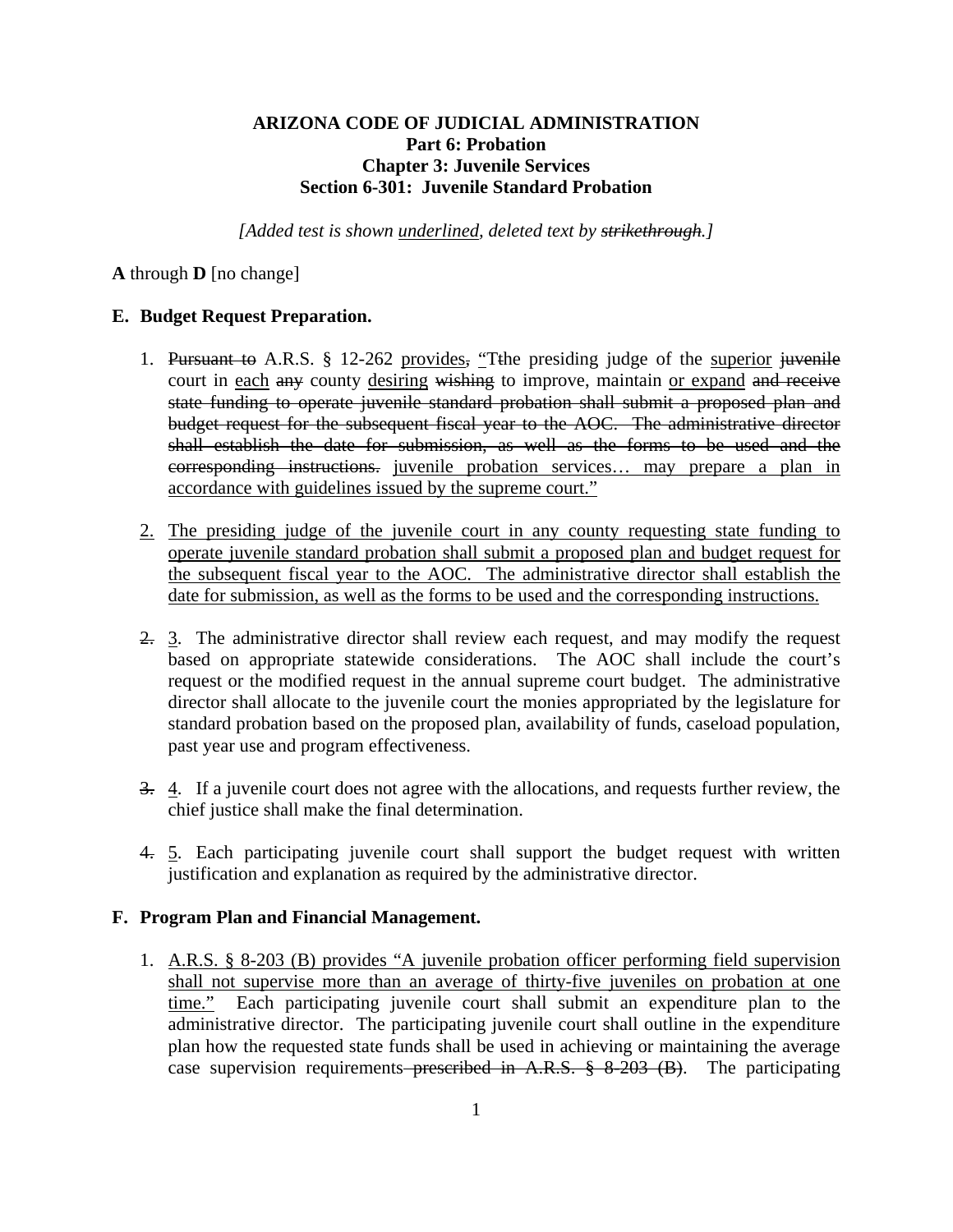juvenile court shall submit the plan within the prescribed time frame and on forms required by the administrative director.

- 2. Each presiding judge of the juvenile court shall submit, in writing, all requests to modify expenditure plans on a form approved by the administrative director.
- 3. Each program plan shall explicitly document:
	- a. That a minimum of 80 percent of the state juvenile standard probation funds allocated to a juvenile court shall be used only for the payment of salaries and employee related benefits of probation officers involved in the case management, field supervision and enforcement of court orders of juveniles on standard probation who reside in the county; and
	- b. That not more than twenty percent of the allocated state juvenile standard probation funds for probation services are being used to otherwise maintain, improve or enhance standard probation services.
- 4. On request, the administrative director may approve a plan permitting an expenditure of funds of more than twenty percent on support, operating and ancillary services. The participating juvenile court shall file the request with the AOC on a form prescribed by the administrative director.
- 5. In the event that the administrative director disapproves a plan or plan modification submitted by a juvenile court, the presiding judge of the juvenile court may request that the administrative director submit the plan to the chief justice for consideration and final determination.
- 6. Pursuant to A.R.S. § 12-263 provides, "Upon  $\Theta$  approval of a the plan as submitted, the supreme court shall enter into a funding agreement with the county and shall make payments to the county as necessary to carry out the agreement." or modified and the availability of funds, the administrative director shall enter into a written funding agreement with the submitting juvenile court for the distribution of funds. The administrative director may amend or terminate funding agreements due to lack of funds, lack of financial need, or due to the juvenile court's failure to comply with applicable statutes, the approved plan, funding agreement, or this section.
	- a. The administrative director shall enter into a written funding agreement with the submitting juvenile court for the distribution of funds upon approval of the plan as submitted or modified and the availability of funds.
	- b. The administrative director may amend or terminate funding agreements due to lack of funds, lack of financial need or the juvenile court's failure to comply with applicable statutes, the approved plan, funding agreement, or this section.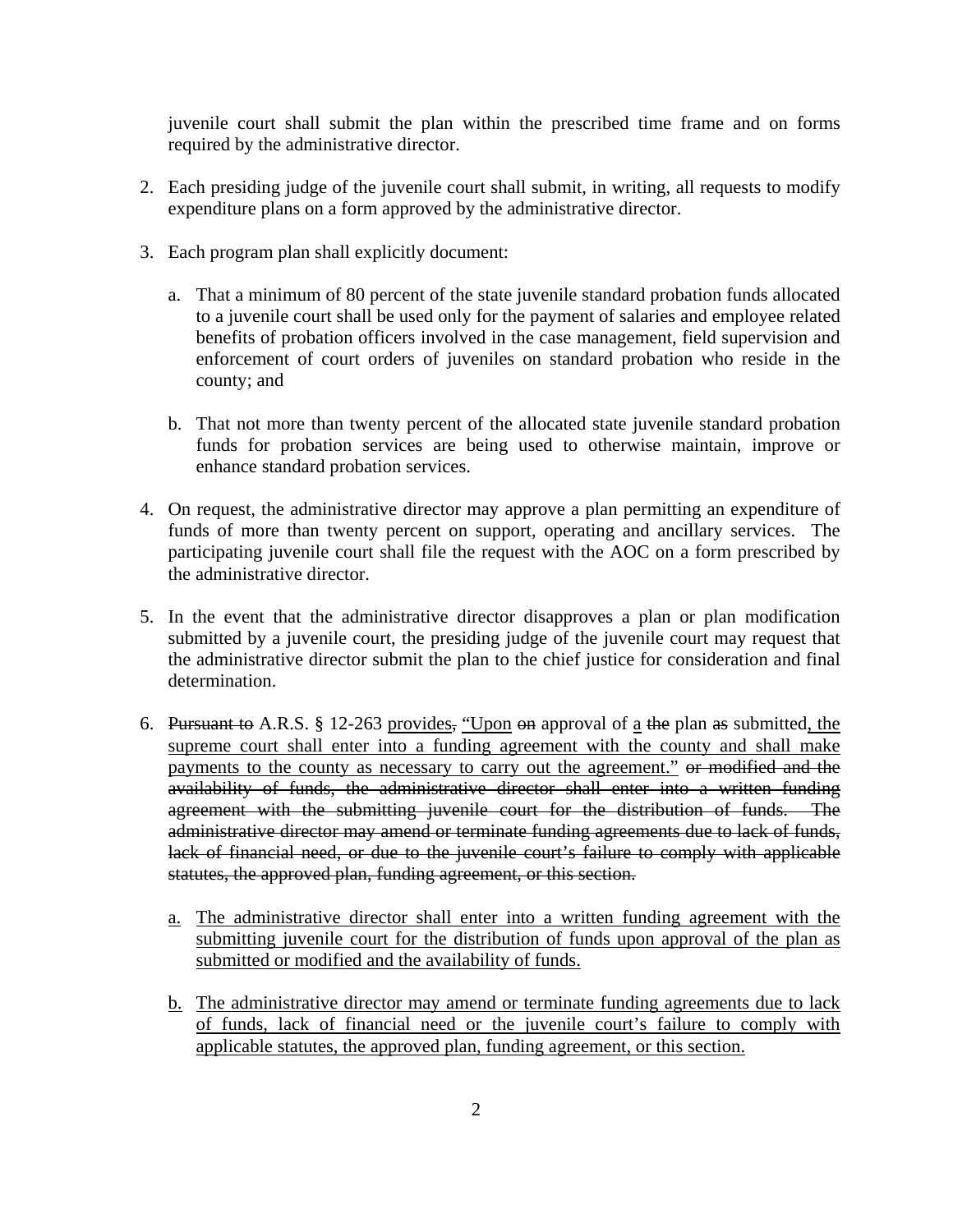- 7. The administrative director may reallocate funds during the year based on documented need, current use of funds and approved plan or budget modifications.
- 8. A.R.S. § 12-262 (2) provides "[T] that the funds provided by the state for this purpose will be utilized to <del>juvenile standard probation funds shall "...</del> supplement county funds provided for probation services." A.R.S. § 12-265 (C) provides "No state funds may be used to increase any salaries funded under current county probation programs."
	- a. A.R.S. § 12-268 (D) provides "State monies expended from the juvenile probation services fund shall be used to supplement, not supplant, county appropriations for the superior court juvenile probation department."
	- b. In accordance with the general appropriations act, probation department receipt of state probation monies is contingent on the county maintenance of expenditure levels for each probation program the previous fiscal year.
	- c. The county probation departments shall fund one standard probation officer from non-state funds for every eight standard probation officers funded by the state aid for probation monies.
- 9. Pursuant to A.R.S. § 12-268(AB) provides:, the county's chief fiscal officer shall deposit funds received by the juvenile court pursuant to A.R.S. § 12-262 into a separate account within the juvenile probation services fund.
	- A. The board of supervisors shall designate a chief fiscal officer who shall establish and administer a juvenile probation fund consisting of:
		- 1. County general fund appropriations for juvenile probation.
		- 2. Court information cost monies received pursuant to § 8-134, subsection L.
		- 3. State appropriations for juvenile probation, except monies in the juvenile probation services fund established by section 8-322 and except monies in the court appointed special advocate fund established by § 8-524, but including:
			- (a) Monies for juvenile probation officers authorized by section 8- 203.
			- (b) Monies for state aid for juvenile probation services authorized by this article.
			- (c) Monies for family counseling services established by title 8, chapter 2, article 5.
			- (d) Monies for juvenile intensive probation services established by title 8, chapter 3, article 4.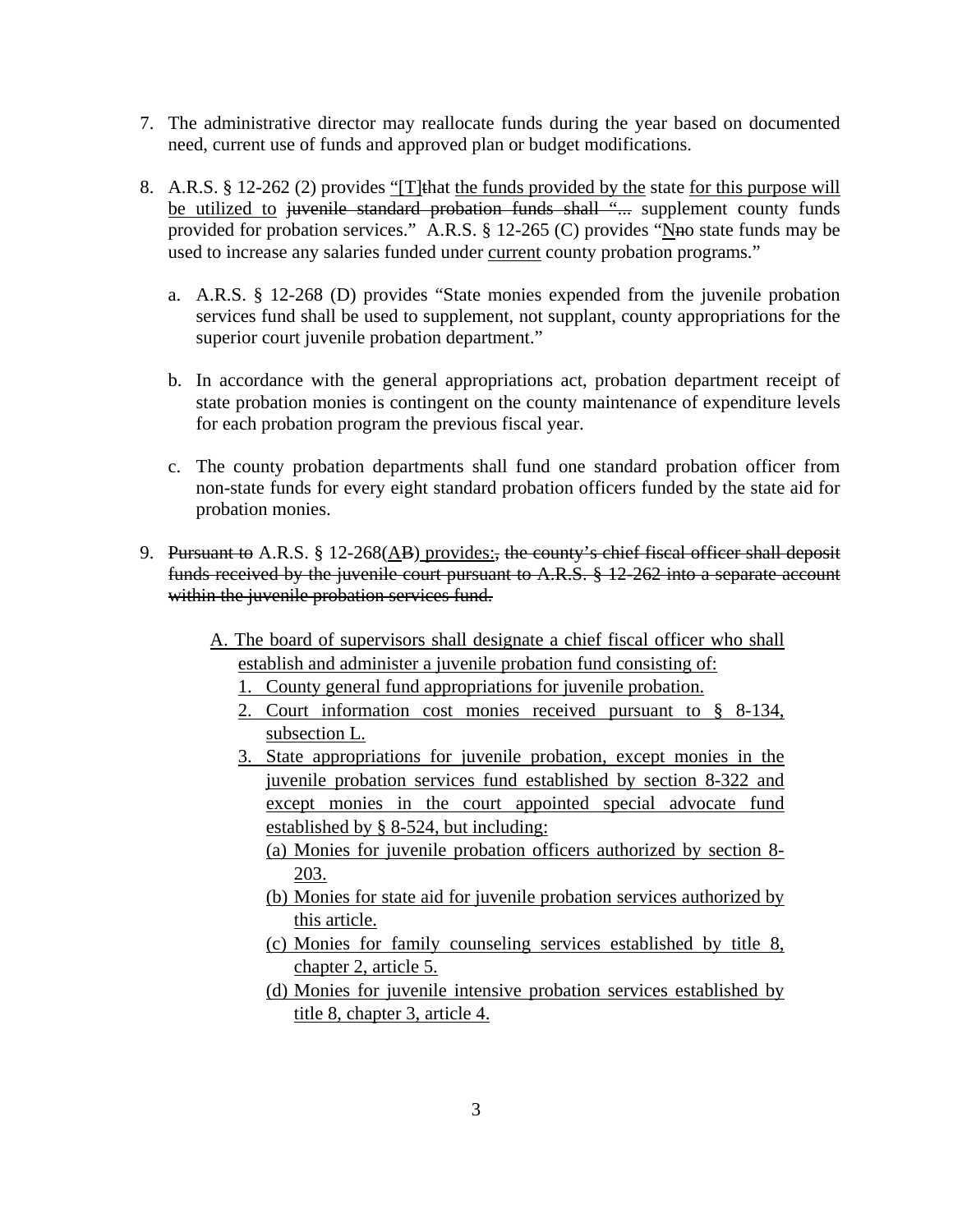- 4. Probation fees collected pursuant to § 8-321, subsection N for community based alternative programs or diversion programs administered by the juvenile court.
- 5. Probation fees collected pursuant to section 8-341.
- 6. Federal monies provided for juvenile probation services.
- 7. Juvenile probation monies from any other source.

## 10. A.R.S. § 12-268(B) provides:

The chief fiscal officer shall establish and maintain separate accounts in the fund showing receipts and expenditures of monies from each source listed in subsection A of this section. The presiding juvenile judge of the superior court shall annually present to the board of supervisors for approval a detailed expenditure plan for the juvenile probation services fund accounts. Any modifications to the expenditure plan affecting state appropriations shall be made in accordance with the rules and procedures established by the supreme court. Any modifications to the expenditure plan affecting county appropriated funds shall be made in accordance with the policies established by the county. The chief fiscal officer shall disburse monies from the fund accounts only at the direction of the presiding juvenile judge of the superior court. The chief fiscal officer, on or before August 31 of each year for the preceding fiscal year, shall submit an annual report to the supreme court showing the total amount of receipts and expenditures in each account of the juvenile probation services fund.

- 10. 11. Each participating juvenile court shall use allocated state funds and interest only for the support and operation of juvenile standard probation.
- 11. 12. On agreement with a participating juvenile court, the administrative director may withhold funds allocated to the juvenile court and may authorize direct expenditures for the benefit of the court. The administrative director may also reallocate these funds during the fiscal year.
- 12. 13. The presiding judge of the juvenile court of each participating juvenile court shall submit to the AOC, by January 31 of each year, a mid-year financial and program activity report related to the court's plan through December 31. Failure to submit the report in a timely manner may result in financial sanctions.
- 13. 14. The presiding judge of the juvenile court of each participating juvenile court shall submit to the AOC, by August 31 of each year, a closing financial and program activity report related to the court's plan through June 30. Failure to submit the report in a timely manner may result in financial sanctions.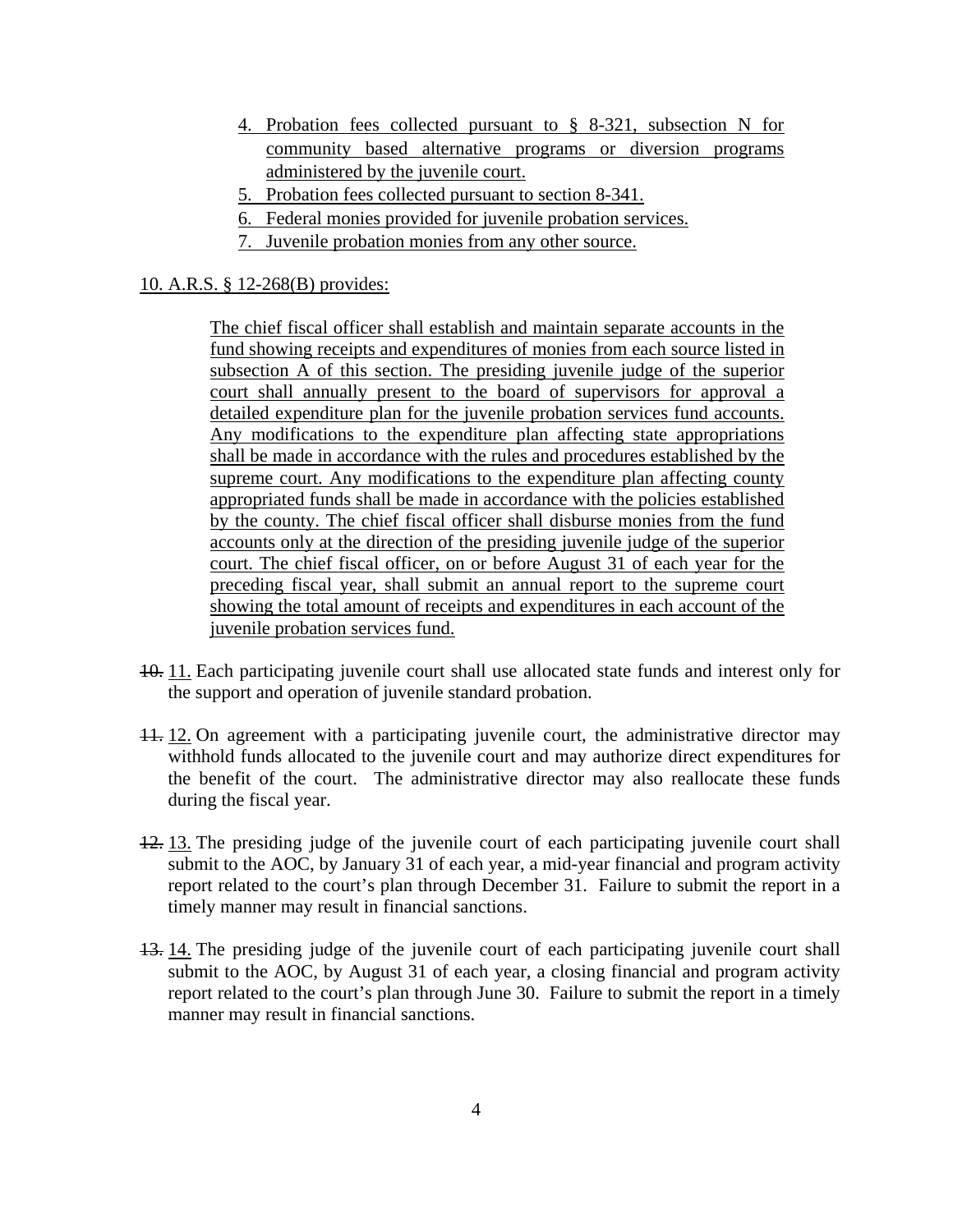- 14. 15. The presiding judge of the juvenile court of each participating juvenile court shall return to the AOC by August 31 of each year, all juvenile standard probation funds distributed to the juvenile court which are unencumbered through June 30 and unexpended through July 31. Failure to revert unexpended funds in a timely manner may result in financial sanctions.
- 15. 16. The administrative director shall determine how the funds are used in the event that a juvenile court experiences a decreased need for funds or declines to participate after the legislature has appropriated funds for juvenile standard probation services.
- 16. 17. Each participating juvenile court and its juvenile probation department shall maintain and provide to the AOC data and statistics as may be required by the supreme court to administer funding for juvenile standard probation.
- 17. 18. On request of the AOC, the director shall conduct hand counts of the department's standard probation population. The director shall submit the results of the hand counts to the AOC.
- 18. 19. Each participating juvenile court and its probation department shall retain all financial records, applicable program records, and data related to each approved plan for a period of at least five years from the close of each fiscal year.

**G** through **I** [no change]

# **J. Program Operations.**

- 1. Each participating probation department shall:
	- a. Have a written procedure regarding the alcohol and drug testing of juveniles on standard probation. The procedure shall address the methods used to select juveniles for testing, the frequency of testing, and the type of test to be administered.
	- b. Have a written policy by which accurate and timely records of the completion of community restitution hours is are maintained for each juvenile on standard probation.
	- c. Work with the office of the clerk of the superior court to establish a process by which supervising probation officers are provided with accurate and timely information concerning collections.
	- d. Ensure the collection of monies owed as a condition of probation.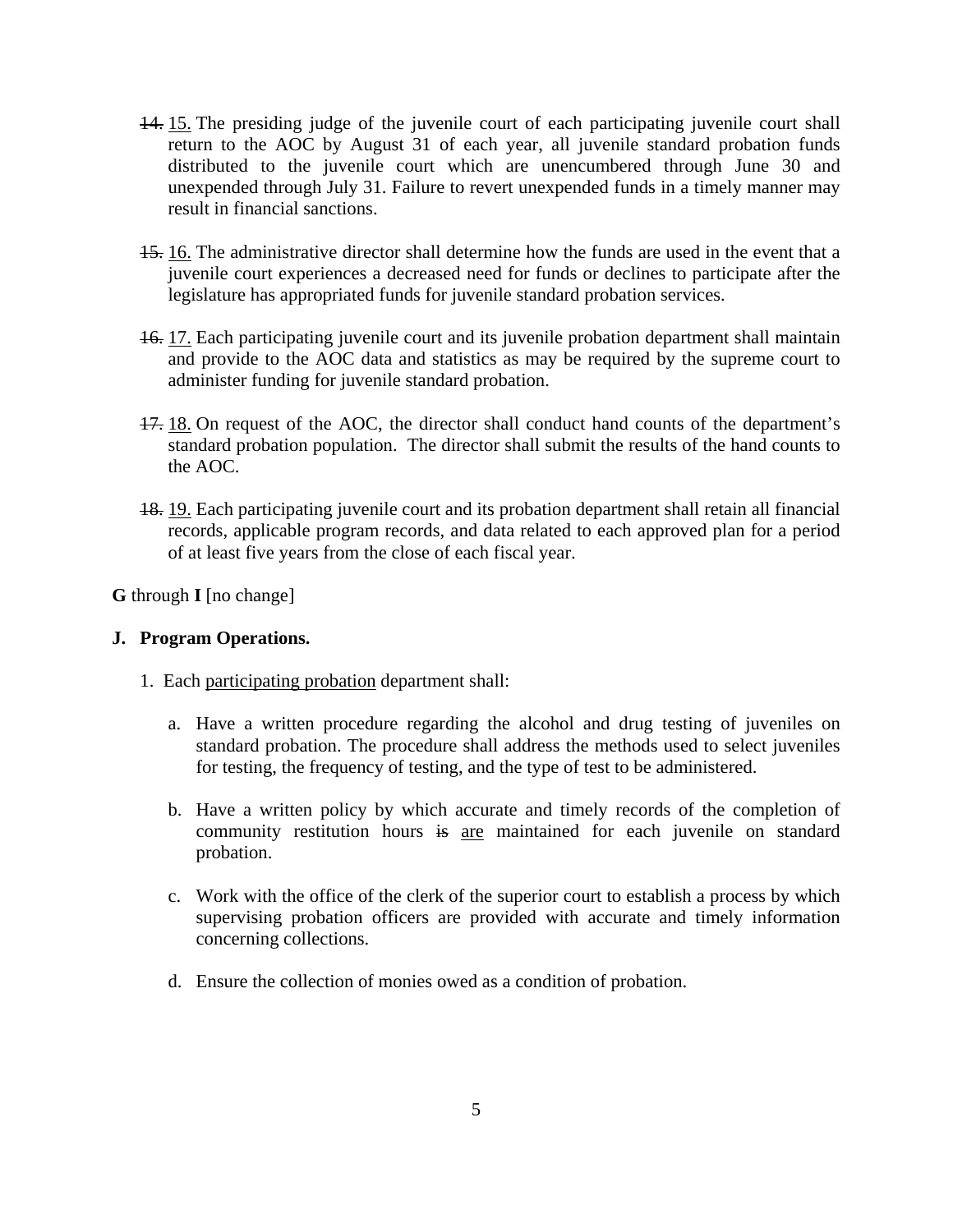e. Develop polices and procedures that ensure that probation officers providing standard supervision reexamine and reassess the risk and needs of each juvenile under their supervision and the factors associated with reducing, maintaining or increasing the juvenile's level of supervision.

# 2. A.R.S. § 8-396 (B) provides:

- B. On request of a victim who has provided a current address or other current contact information, the probation department shall notify the victim of the following:
	- 1. Any proposed modification to any term of probation if the modification affects restitution or incarceration status or the delinquent's contact with or the safety of the victim.
	- 2. The victim's right to be heard at a hearing that is set to consider any modification to be made to any term of probation.
	- 3. Any violation of any term of probation that results in the filing with the court of a petition to revoke probation.
	- 4. That a petition to revoke probation alleging that the juvenile absconded from probation has been filed with the court.
	- 5. Any conduct by the juvenile that raises a substantial concern for the victim's safety.
- 2. 3. The juvenile probation officer shall:
	- a. Conduct a risk needs assessment on every juvenile supervised within 30 days if not completed during the pre-dispositional process. The result of the assessment shall be used to establish a level of supervision for the juvenile and formulate a supervision plan.
	- b. Make documented efforts to locate an absconder. The supervising probation officer shall request a warrant be issued if the juvenile is not located. Efforts to locate the juvenile shall continue pursuant to the court's departmental policy.
	- c. Petition the court to terminate the period of probation based on the use of a risk needs assessment and an evaluation of the juvenile's compliance with the conditions of probation.
- 3. 4. Pursuant to A.R.S. § 8-396 (A), provides: when the probation officer petitions the court to terminate probation, the court shall notify those victims who have requested notification of probation related matters.
	- A. On request of a victim who has provided an address or other contact information, the court shall notify the victim of any of the following: